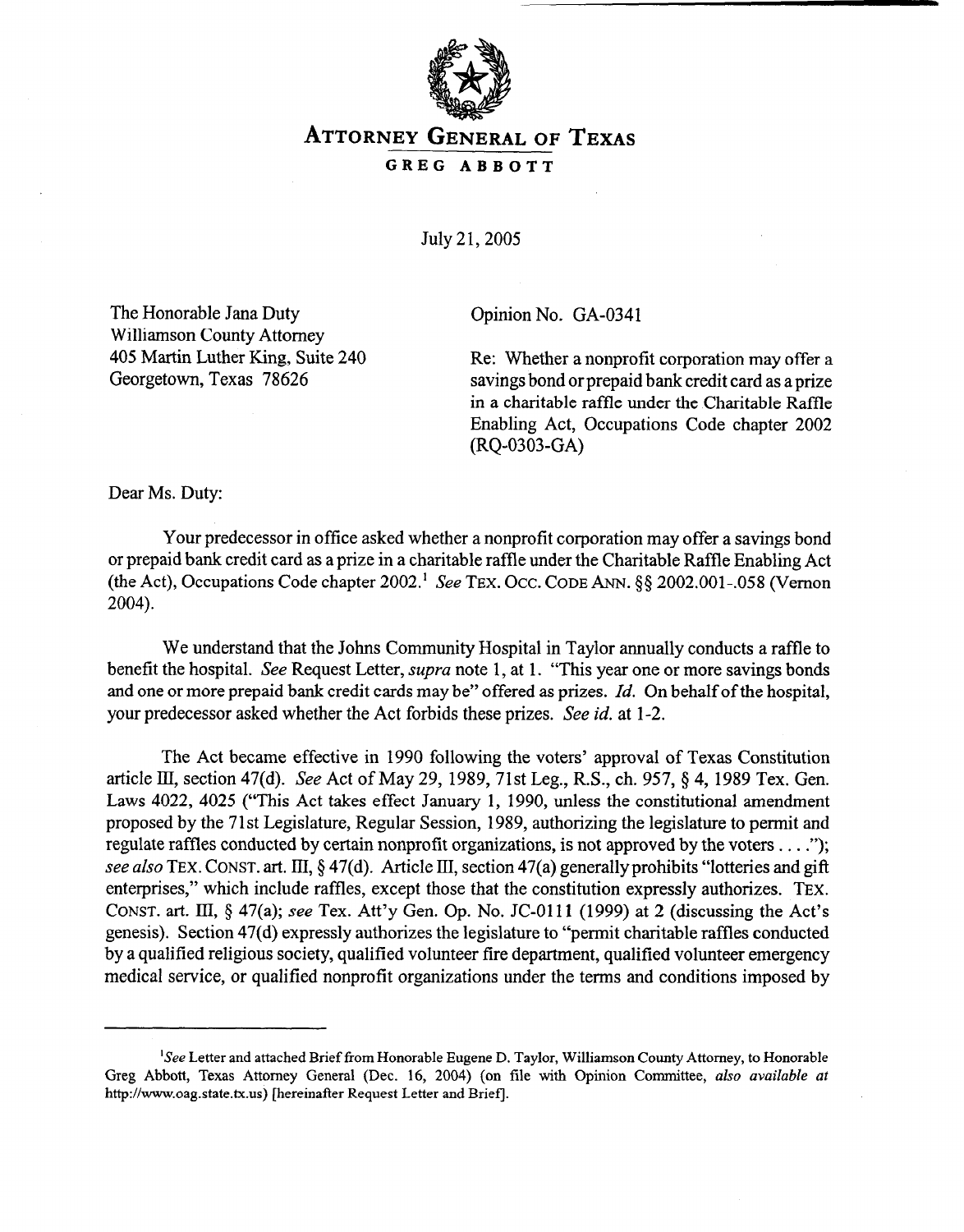general law." TEX. CONST. art. III, § 47(d). The Act "is the general law authorizing and regulating charitable raffles." Tex. Att'y Gen. Op. No. JC-0111 (1999) at 2.

Thus, a qualified nonprofit organization may conduct a raffle subject to conditions set out in the Act. See TEX. Occ. CODE ANN. § 2002.051 (Vernon 2004); see also id. §§ 2002.003, .052-.057 (defining a qualified nonprofit organization and restricting the conduct of raffles by qualified nonprofit organizations). The Act defines the term "raffle" as "the award of one or more prizes by chance at a single occasion among a single pool or group of persons who have paid or promised a thing of value for a ticket that represents a chance to win a prize." *Id.* 6 2002.002(6). Section 2002.056(a) restricts the kind of prizes that may be offered: "A prize offered or awarded at a raffle may not be money." *Id. \$2002.056(a).* 

The issue here is whether savings bonds or prepaid bank credit cards are "money" for purposes of section 2002.056(a). Because you do not ask whether the Johns Community Hospital is a qualified organization under the Act, we do not opine on the matter. See Request Letter, *supru*  note 1, at 1. We assume in this opinion that the prizes are donated or that the value of each prize is less than \$50,000. See *id.* § 2002.056(b) (providing that, in general, "the value of a prize offered or awarded at a raffle that is purchased by the organization or for which the organization provides any consideration may not exceed \$50,000"); see *aho* Tex. Att'y Gen. Op. No. JC-0046 (1999) at 2 (stating that a qualified organization may raffle a prize valued in excess of \$50,000 only if the organization neither purchased the prize nor gave consideration for it).

In its 79th regular session, the legislature amended the Act by adding a definition of the term "money" to section 2002.002, Occupations Code. See Act of May 27, 2005, 79th Leg., R.S., H.B. 541, § 1 (to be codified at TEX. Occ. CODE ANN. § 2002.002(1-a)). Under the new definition, codified at section 2002.002(1-a), "'[mloney' means coins, paper currency, or a negotiable instrument that represents and is readily convertible to coins or paper currency." See *id.* This bill became effective June 18,2005 and applies "to a raffle conducted under Chapter 2002, Occupations Code,  $\ldots$  if the prizes are awarded on or after the effective date  $\ldots$  " *Id.*  $\delta$  6.

Section 2002.002(1-a) is consistent with the conclusion of Attorney General Opinion. JC-0111, a 1999 decision that considered whether a certificate of deposit constitutes money for purposes of section 2002.056(a). See Tex. Att'y Gen. Op. No. JC-0111 (1999) at 2. Noting that the Act did not, at that time, define the term "money," the opinion defines the term to include negotiable instruments that function as money-equivalents. See *id.* at 4. Because a certificate of deposit is a negotiable instrument that represents money and is readily convertible to money, the opinion determines that it is a money-equivalent and is prohibited as a prize under the Act. See Tex. Att'y Gen. Op. No. JC-0111 (1999) at 4; see *also* Tex. Att'y Gen. Op. No. GA-0097 (2003) at 3 (citing Attorney General Opinion JC-0111 to conclude that an organization that awards a cash refund of all or part of a ticket's purchase price as a raffle prize violates the Act). Section 2002.002(1-a) supersedes the definition of money in Opinion JC-0111.

Applying section 2002.002(1-a) to the issue you present, we note first that neither savings bonds nor prepaid credit cards are coins or paper currency. Thus, if either are within the Act's new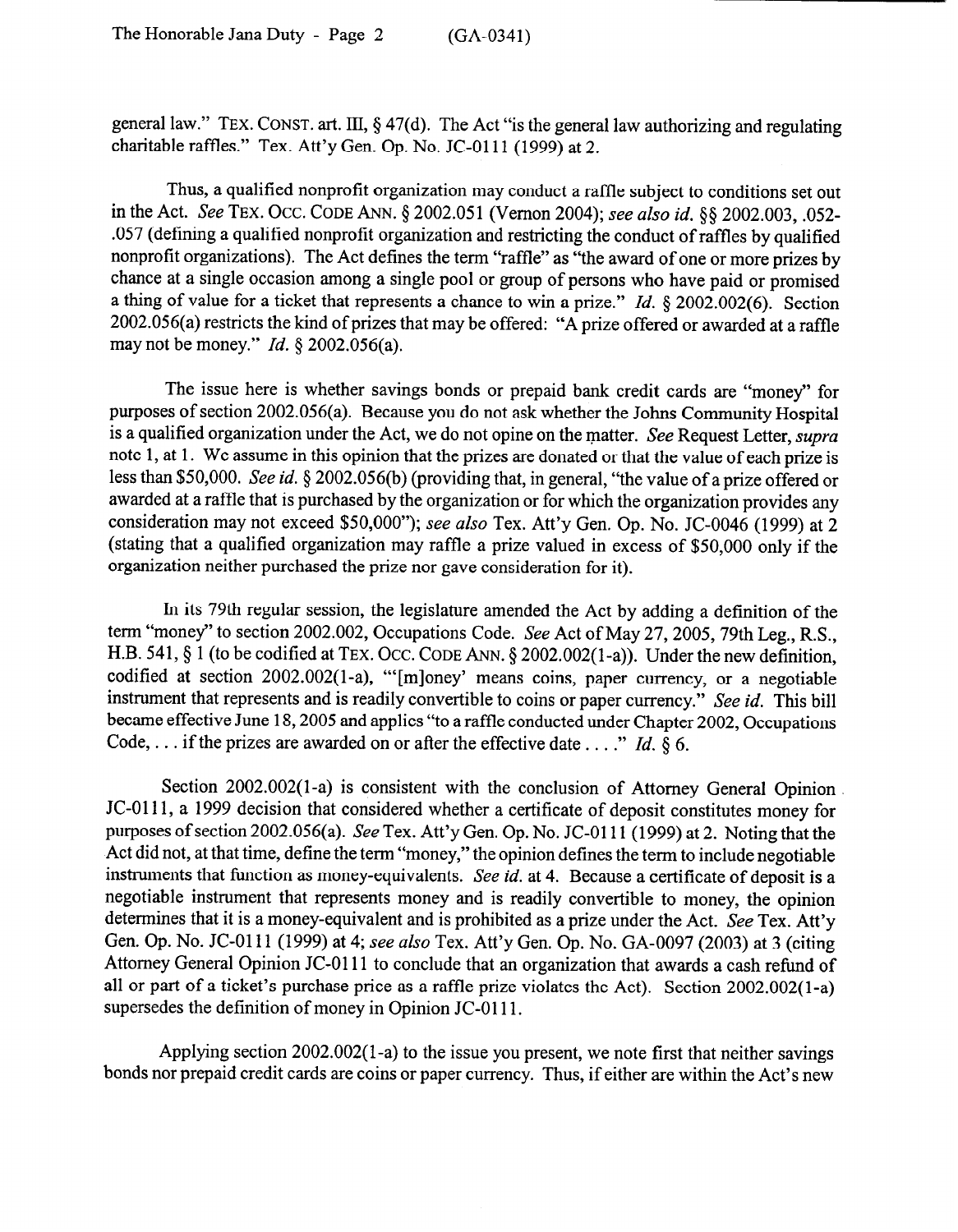definition of "money," it is because they are negotiable instruments that represent and are readily convertible to cash. We initially consider whether either is a negotiable instrument. The Act does not define the phrase; the only statutory definition is found in Business and Commerce Code section 3.104:

(a) Except as provided in Subsections (c) and (d), "negotiable instrument" means an unconditional promise or order to pay a fixed amount of money, with or without interest or other charges described in the promise or order, if it:

(1) is payable to bearer or to order at the time it is issued or first comes into possession of a holder;

(2) is payable on demand or at a definite time; and

(3) does not state any other undertaking or instruction by the person promising or ordering payment to do any act in addition to the payment of money. . . .

**TEX.** Bus. & **COMM. CODE ANN.** 0 3.104(a) (Vernon 2002); see also *id. \$9* 3.106, .108, .109 (describing "unconditional promise or order," "payable on demand or at definite time," and "payable to bearer or to order"); TEX. GOV'T CODE ANN. § 311.011(b) (Vernon 2005) (directing that phrases that have acquired a technical meaning, including by legislative definition, must be construed consistently with that meaning); *State v. Kaiser, 822 S.* W.2d 697,700 (Tex. App.-Fort Worth 1991, pet. ref d) (stating that a court will look to a particular profession to ascertain a phrase's technical meaning). "Words making a promise or order payable to bearer or to order are the most distinguishing feature of a negotiable instrument . . . ." U.C.C. § 3-104 cmt. Though it is not apparent from the definition, a negotiable instrument must be capable of being transferred from one holder to another. See **TEX.** Bus. & **COMM. CODE** ANN. \$9 3.201, -203 (Vernon 2002). Negotiability is a question of law. *See Cartwright v. MBank Corpus Christi, 865* S.W.2d 546, 549 (Tex. App.-Corpus Christi 1993, writ denied).

Although we find little case law considering the negotiability of either savings bonds or prepaid credit cards, several federal appellate courts have referred to savings bonds as nonnegotiable. *See United States v. Carr, 706 F.2d 1108, 1112 (11th Cir. 1983)* (recognizing that savings bonds are "nonnegotiable instruments"); *United States v. Cyphers,* 604 F.2d 635,637 (9th Cir. 1979) (noting that savings bonds are nonnegotiable); *Lee v. United States, 363* F.2d 469, 475 (8th Cir.) ("We are here concerned with non-negotiable United States Series E Savings Bonds, which require the signature of the owner for cashing . . . and which cannot be legally transferred or negotiated in any manner"), *cert. denied,* 385 U.S. 947 (1966). The federal Securities and Exchange Commission and the Internal Revenue Service similarly have stated that savings bonds are not negotiable. See **SEC.**  & **EXCH. COMM'N,** 41 S.E.C. Docket 1114, Release No. 34-36096, 1988 WL 999988, \*15 n.51 (1988) (citing a statement of the Department of the Treasury, Bureau of Public Debt, which issues savings bonds, that savings bonds "are not negotiable and cannot be assigned"); **INTERNAL REV.**  SERV., TECHNICAL ADVICE MEMORANDUM 6409309710A, 1964 WL 13948 (1964) (stating that a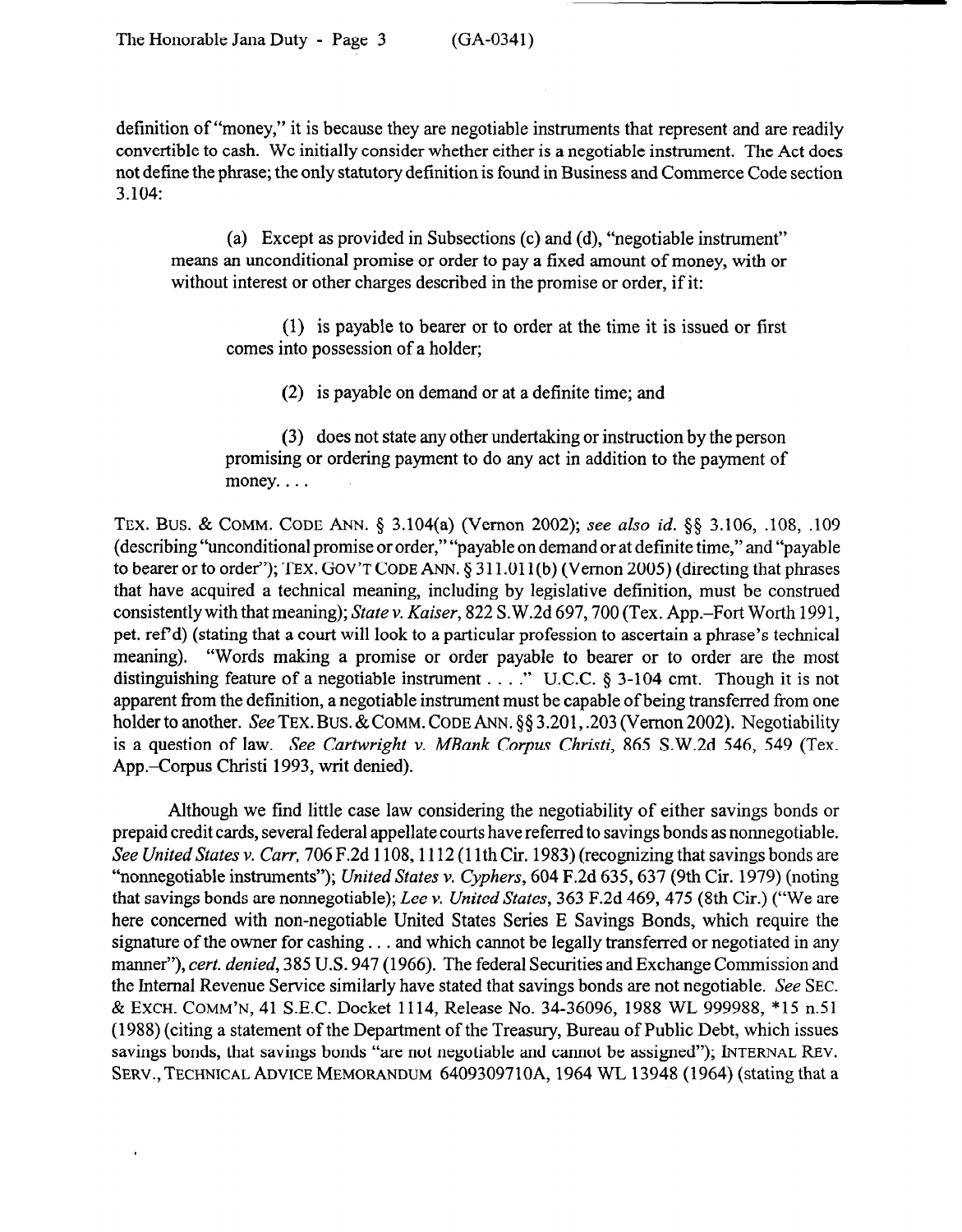growth savings certificate, unlike a series E United States savings bond, "is negotiable").2 Accordingly, savings bonds are not money for purposes of 2002.056(a) of the Occupations Code. See TEX. Occ. CODE ANN. § 2002.056(a) (Vernon 2004). Section 2002.0056(a) of the Occupations Code does not prohibit a corporation from offering or awarding savings bonds as prizes in a charitable raffle held under the Act.

Similarly, a prepaid, or "stored value," credit card is not a negotiable instrument. **FEDERAL**  DEPOSIT INS. CORP., General Counsel's Op. No. 8, Stored Value Cards, 61 Fed. Reg. 40490-01, 40493 & n.13 (Aug. 2, 1996). In an opinion considering "whether and to what extent the funds . . . underlying stored value cards constitute 'deposits"' and therefore qualify for deposit insurance, the Federal Deposit Insurance Corporation examined the nature of stored value cards. *Id.* at 40491. Concluding that stored value cards are not negotiable instruments, the Corporation reasoned, "A stored value card is not in writing, not signed by the maker, and does not contain 'an unconditional promise to pay a sum certain in money and no other promise, order, obligation or power."' *Id.* at 40493 n.13 (quoting U.C.C. § 3-104(1)); cf. TEX. BUS. & COMM. CODE ANN. § 3.104(a) (Vernon 2002). Because a prepaid credit card is not a negotiable instrument, and hence not money for purposes of the Act, section 2002.056(a) does not prohibit a nonprofit corporation from offering or awarding prepaid credit cards as prizes in a charitable raffle held under the Act.

*<sup>\*</sup>Seealso* THEINVESTMENTFAQ, SUBJECT: BONDS-U.S. SAVINGSBONDS, http://www.invest-faq.com/articles/ bonds-us-savings.html (on file with Opinion Committee) (last revised 11/29/04); cf. 31 C.F.R. § 315.15 (stating that, with narrow exceptions, savings bonds are "not transferable and are payable only to the owners named on the bonds").